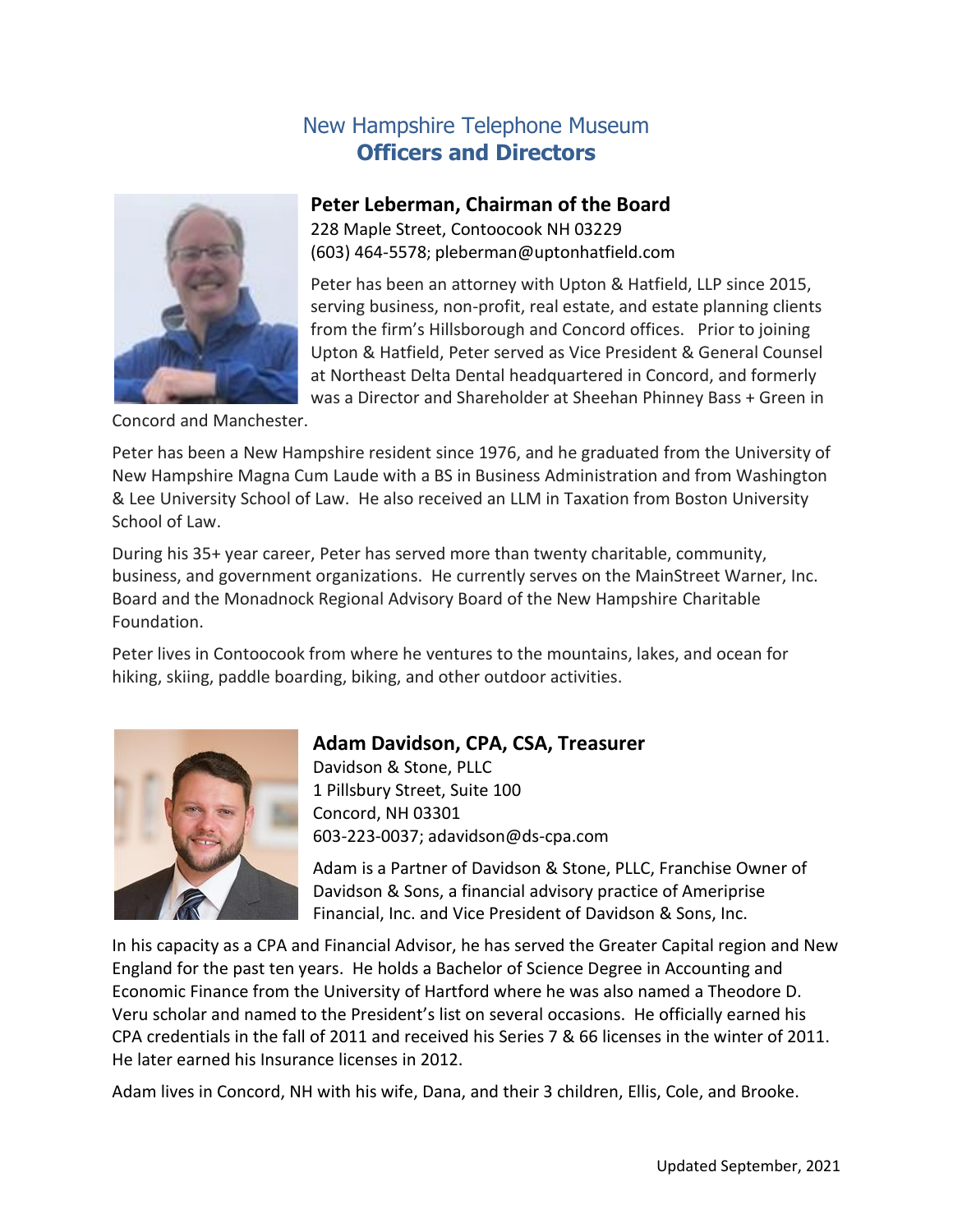

## **Christine Perkins, Secretary** 64 West Main Street, Warner NH 03278 603-556-7300; cmjp47@hotmail.com

Chris was an Administrative Assistant in the Human Resources Department at Merrimack County Telephone for 13 years. Prior to that she worked for 18 years at Sanders Associates in the Field Engineer department. As a Provisional Analyst she worked with the US Army on documents needed for the equipment they purchased from Sanders Associates and held a secret clearance in those positions.

She has been Treasurer of the Warner Village Water District (an elected position) for 10 plus years. She has also served as a Supervisor of the Checklist for 15 years and is currently the Chairperson of that group.

She has served on Warner's Town Budget Committee, as well as in a variety of capacities with the United Church of Warner, including trustee, finance committee, church council and as a delegate to the Nancy Sibley Wilkens Trust Fund.

Chris and her husband, Lynn, have lived in Warner for 30 years, 20 of which they owned and operated Perkins Hardware.



## **Walt Aydelotte**

26 Highland Green, Victor NY 14564 646-853-1277; waltaydelotte@gmail.com

Walt has been a student of Telephony for over 40 years. He has been collecting, restoring, buying, and selling early American Telephones since the early 1970s and has been appraising phones and collections of individuals and Museums for the last 20 years.

He is a recognized authority on vintage American Telephones and related artifacts from the 1970s all the way back to 1876, when phones were first invented.

He is very active in Telephone Collector circles, operating on eBay under the Houndstooth handle. He is the Founder, past President and Board Member of the Telephone Collectors International where he is still a member. He is also very active in the Antique Telephone Collectors Association, where he is Member No. 303, dating to 1976. He is also a past member of the European Telephone Historical Group (THG) and the Canadian Telephony Society.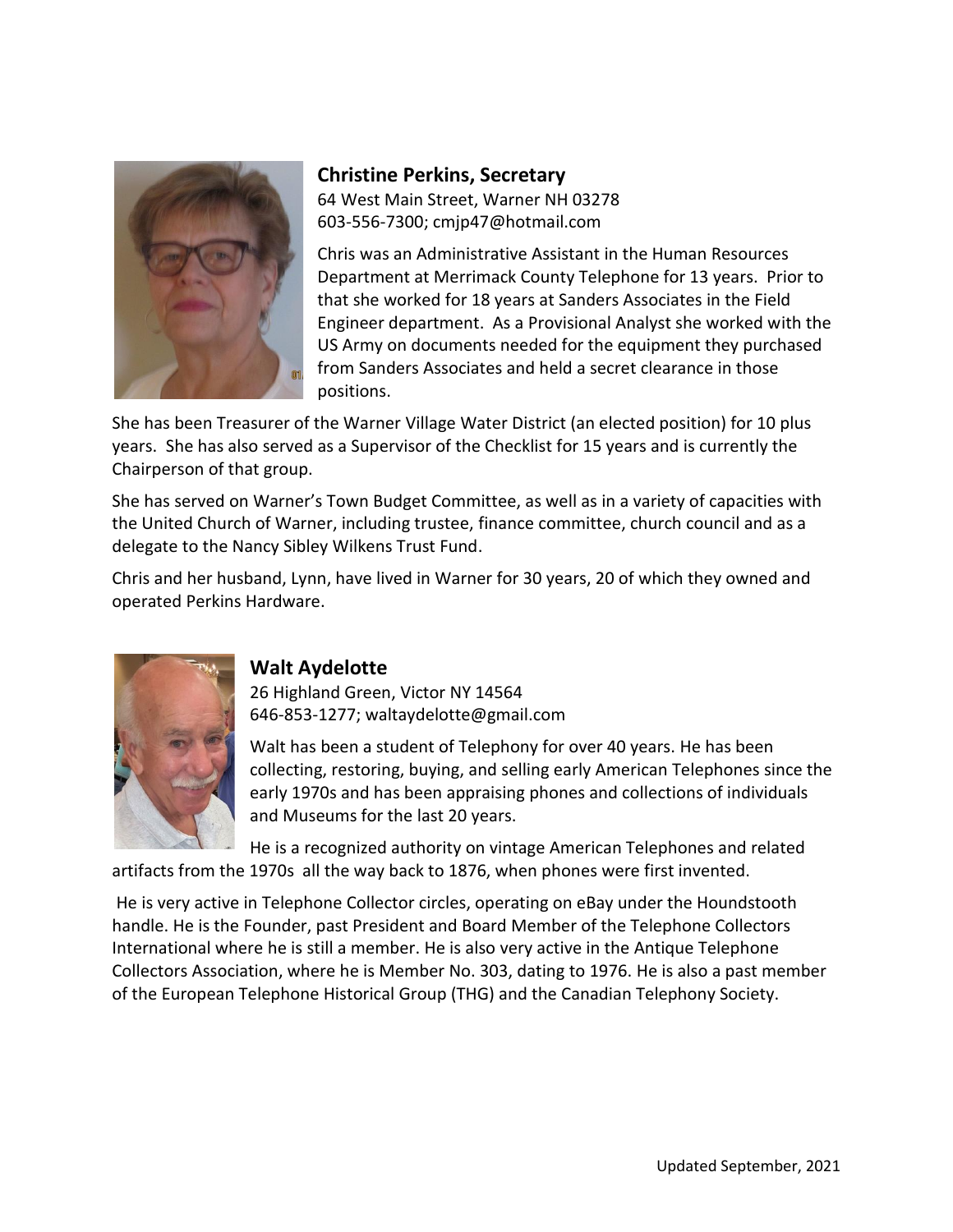#### **Bruce Ellsworth**



46 Tamarack Road, Hopkinton NH 03229 603-746-3447; [ellsworth@mcttelecom.com](mailto:ellsworth@mcttelecom.com)

Bruce received his Bachelor of Science degree in civil engineering from the University of New Hampshire, is a registered professional engineer in the State of New Hampshire and holds the rank of Colonel (retired) in the U.S. Army Reserve. He served as Commissioner of the NH Public Utilities Commission from 1986 to 1998 and has worked for the past 20 years as a Consultant on Energy and Regulatory Issues.

He has served on a number of Boards and Chairs through his career. Currently he serves as Chair of the North American Energy Standards Board Advisory Council and the Hopkinton NH Planning Board. He is also a member of the North American Energy Standards Board and the Executive Committee of the New York State Reliability Council.

Bruce lives in Hopkinton with his wife, Gail.



# **David Hatfield**

PO Box 514, West Ossipee NH 03890 (612) 730-1038; [david@hatco.com](mailto:david@hatco.com)

David began his telecommunications career with Merrimack County Telephone in 1980 by working on the line crew and performing vehicle maintenance while home from college. After graduating from Hiram College with a bachelor's degree in computer science he began working full time for MCT and was responsible for creating the Information Systems Department and bringing all computer operations, including billing and customer service, in-house. David worked closely with Paul

Violette to develop the billing and customer service infrastructure required to bring cable television to Warner, Bradford, Sutton, and Newbury. In the mid 1990's he led the team that formed one of New Hampshire's first internet service providers which provided many of MCT's customers their first access to the internet.

After moving to Minneapolis in 1997, David spent 20 years as a consultant and software developer designing and implementing systems for a variety of clients in the telecommunications, medical devices, and aerospace industries. While in Minnesota, he became a commercial, instrument, multi-engine rated pilot and earned his Airframe and Powerplant certificates. He was a founder and Secretary of the Minnesota Pilot's Association until he and his wife, Linda, moved back to New Hampshire in 2017.

David and Linda live on a residential airpark in West Ossipee NH where he is restoring a 1942 Stearman open cockpit biplane and is the current president of the Windsock Village Aviation Corporation.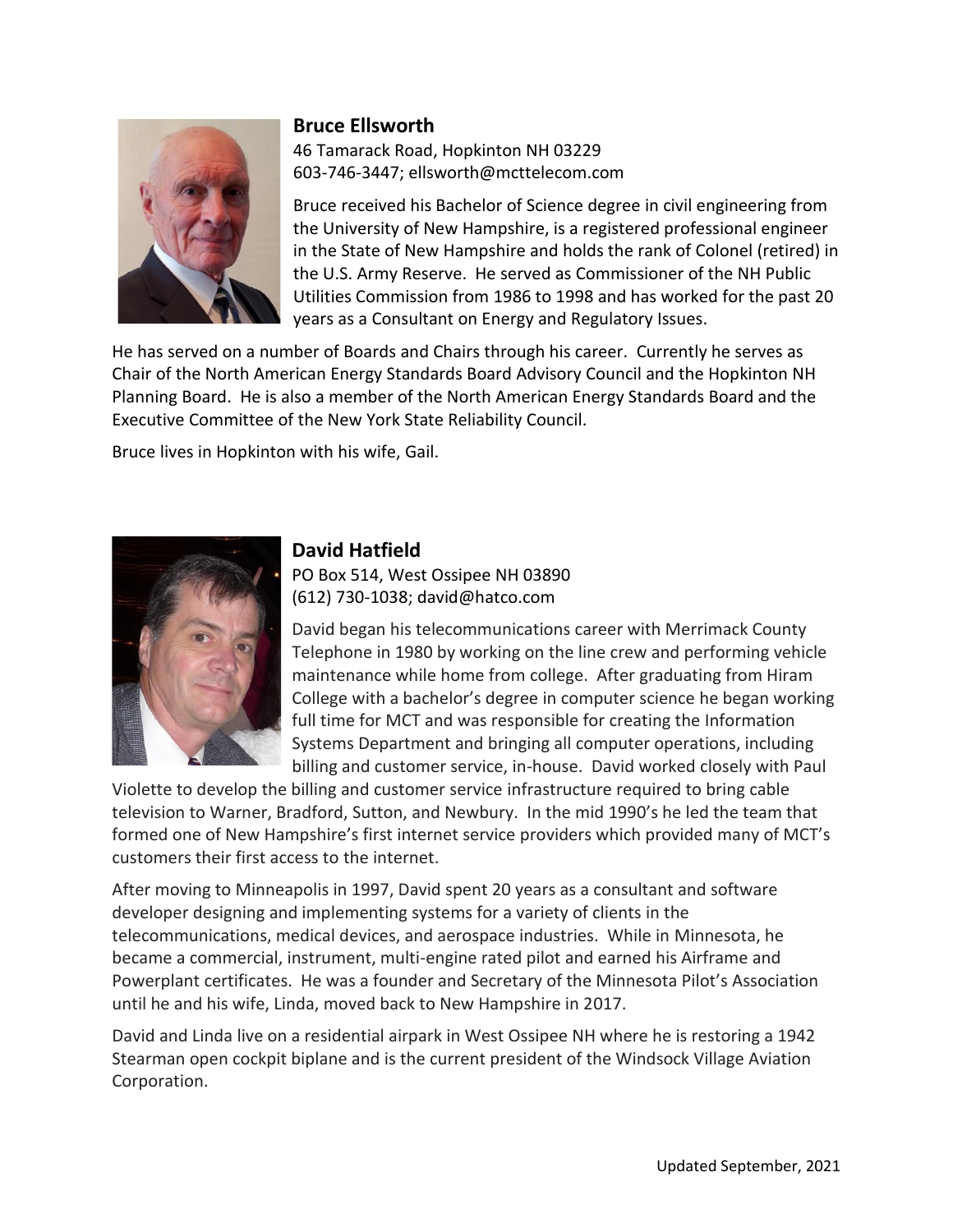

# **Douglas S. Hatfield**

33 Christian Ave. #108, Concord NH 03301 (603) 545-1415; doug@hatco.com

An attorney with Upton & Hatfield, Doug provides clients with estate and investment advice, assisting individuals in financial planning for all aspects of their personal, family and business needs. His practice includes general business and real estate transactions.

Doug is active in numerous non-profit organizations including the United Church of Christ, Children's Alliance of New Hampshire (former Board Member), Havenwood-Heritage Heights Retirement Community, Big Brothers/Big Sisters of the Monadnock Region (former Board Member), Hillsborough Pride, Board Member of the Smith Memorial Church in Hillsborough, NH, Town of Hillsborough Economic Development Committee, Board Member of the Hillcat Summer Theatre. He is also the former secretary and board member of MCT Telecom.

Doug and his wife, Judy, live in Concord NH.



## **Edward Raymond**

560 Schoodac Road, Warner NH 03278 603-456-3770; e\_raymond@mcttelecom.com

Ed worked in the telephone industry for 38 years, starting as a lineman in 1971 with Merrimack County Telephone Co. in Warner. After Merrimack merged with Hopkinton Telephone Company he moved to the Contoocook office where he became the Foreman and then the Supervisor of the Installation & Repair Dept. Ed stayed on through the

sale of TDS Telecom and retired in 2009.

Ed has served on the Warner Fire Dept. for 46 years working his way up to Lieutenant, then Captain and eventually to Chief, a position he has held for five years. He has also been Forest Fire Warden for 30 years. Ed has lived in Warner since 1970. He and his wife, Karen, have lived on Schoodac Rd. in Warner since 1982.



#### **Marc A. Violette**

5654 Botner Drive, The Villages FL 32163 (603) 496-1649; marcviolette24@gmail.com

Marc has 30+ years in Telecom and held a variety of positions including installation/repair, marketing, sales, business development and several management positions. Marc served as executive VP for the Telephone Association of New England.